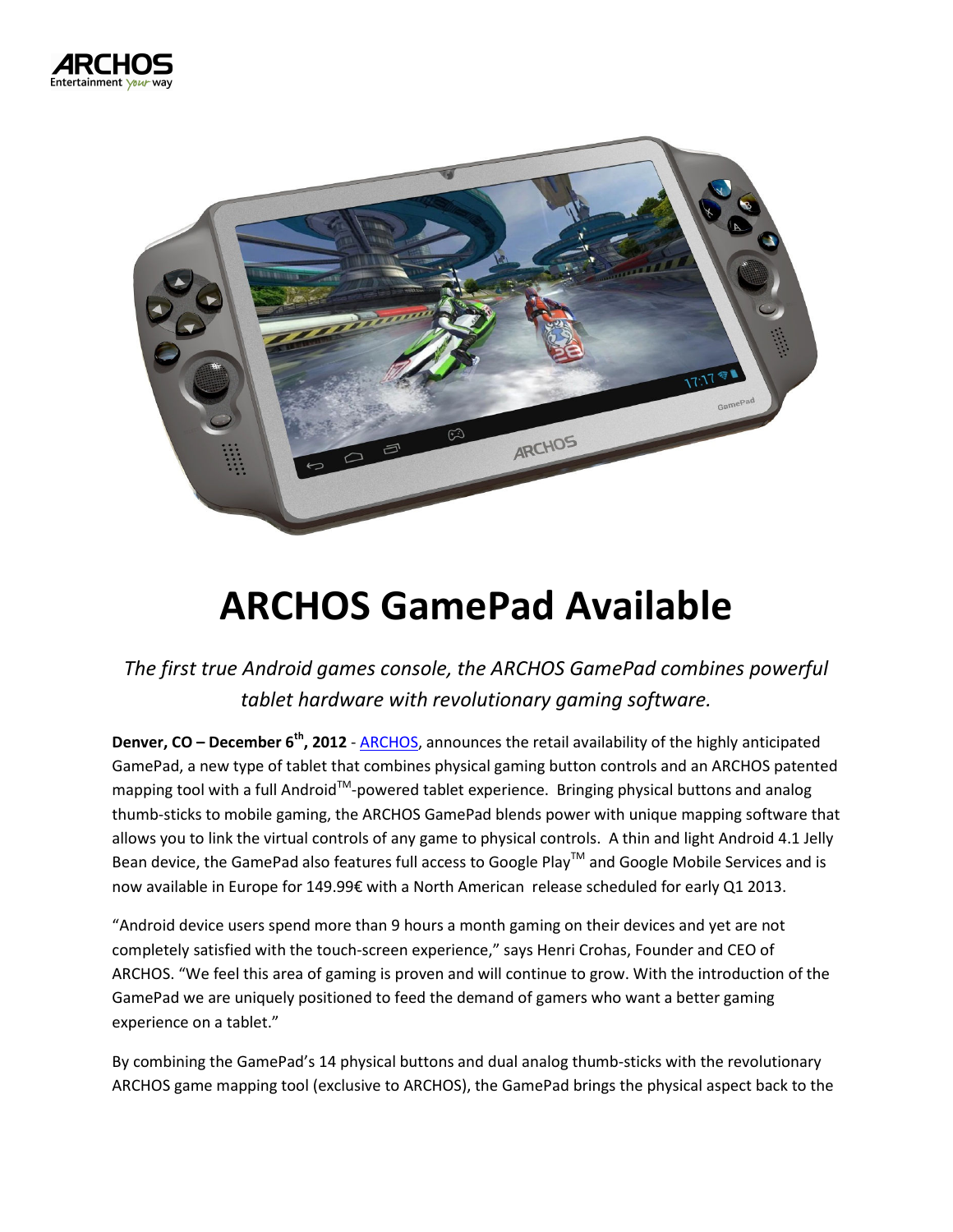

gaming experience. Adding to the experience is the 16 million color, seven inch, five point capacitive, 1024 x 600 pixel screen. At only 10 mm (0.3 inch) thin and with a weight of 330g (0.7 lbs), the ARCHOS GamePad is the perfect on the go gaming console.



## **REVOLUTIONARY MAPPING TOOL**

Thanks to the revolutionary ARCHOS mapping tool, even back catalog games that weren't made for physical controls can work with the physical controls of the ARCHOS GamePad; 'map' any on-screen virtual control to the physical controls of the GamePad for hundreds of games within the tool or use its drag-and-drop interface to 'map' any game in seconds.

#### **Check out our YouTube video showing how easy it is to use: HOW TO MAP BUTTONS**

The mapping profile for each game is automatically saved so whenever that game is launched in the future, the ARCHOS game mapping tool will automatically load the corresponding mapping profile.

#### **FEATURES & SPECS**

**Operating System:** Google Certified Android 4.1 Jelly Bean

**Smooth Gaming Experience with 3D Graphics:** Quad-core Mali 400 MP GPU paired with a 1.6GHz Dualcore CPU.

**Memory:** 8GB of internal memory with microSD slot or up to 64GB of additional space.

**Mini-HDMI:** Use the mini-HDMI port to connect the GamePad to your TV for a big screen viewing experience.